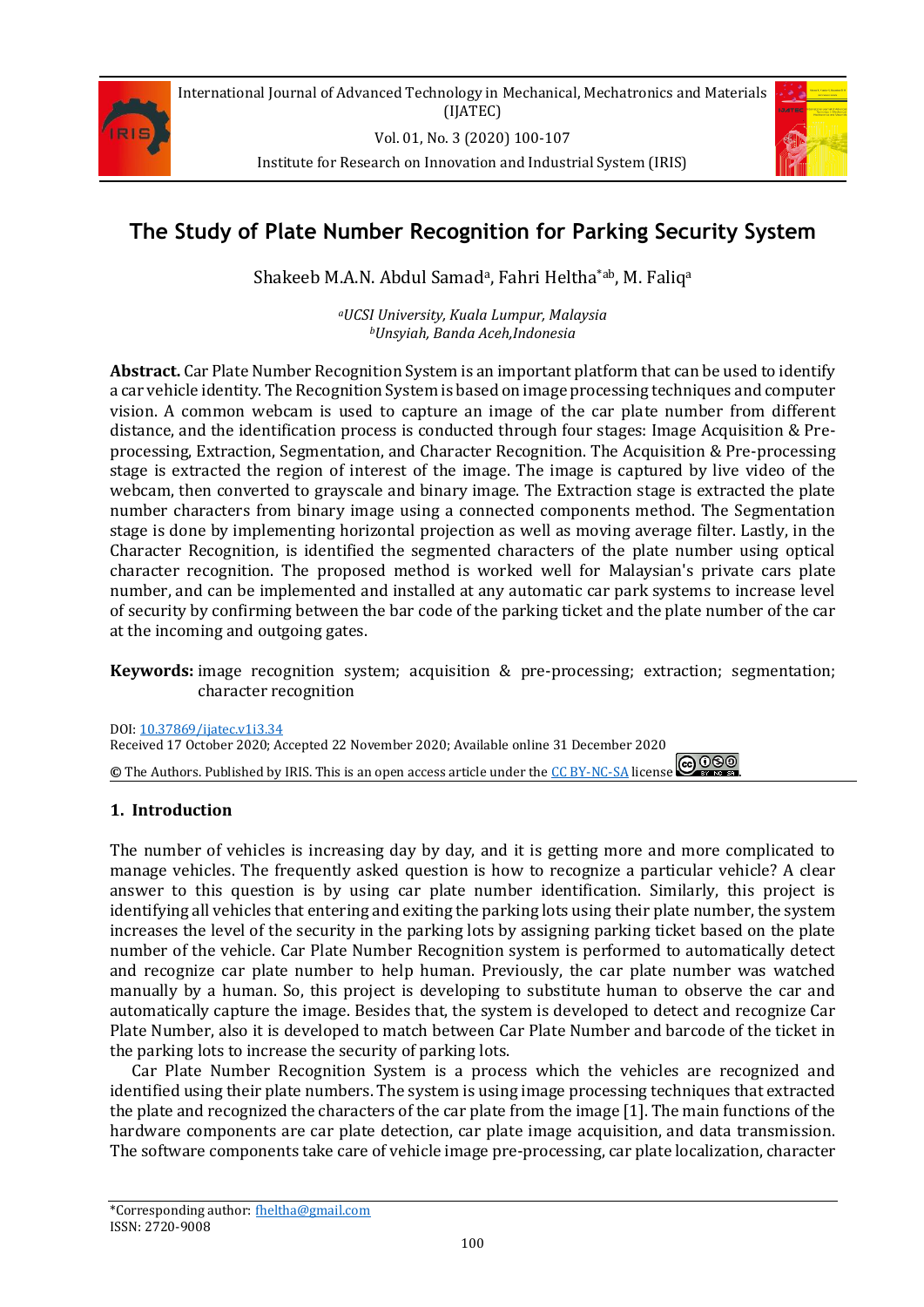segmentation, and in the end character recognition [2]. It works by extracting and segmenting the characters of the car plate number from an image. Many research had already been done for the recognition of Korean, European, Chinese, American and other car plates. From a specific point of view, Car Plate Number Recognition system is an important technique which is used in Intelligent Transportation System. Car Plate Number Recognition system is an advanced technology that no need direct human intervention to identify the vehicles by their number plates [3].

There are two varieties of Car Plate Number Recognition system: Online Car Plate Number Recognition system and Offline Car Plate Number Recognition system. In the Online Car Plate Number Recognition system, the extraction and recognition of car plates take place instantaneously from a live video, enabling real time tracking of vehicles through the surveillance camera. On the other hand, the Offline Car Plate Number Recognition system processing an image of the vehicle that already captured and stored to the database file for further processing and interpretation of vehicle car plates [4]. The software that used to impermeant the system is MATLAB which provides image processing tools.The software allows developer to work interactively with different data, helps the developer to keep track of files and variables, and simplifies common programming.

This study only focused on the Malaysian private car plate number and implemented them to automatic car park system to increase the level of security of the parking system.

#### **2. Research Methodology**

The proposed approach for Smart Car Plate Number Recognition System is represented in Figure 1. It is divided into four stages which are image acquisition & pre-processing, car plate number extraction, car plate number segmentation, and character recognition.



**Figure 1.** Proposed approach for system simulation stages

#### *2.1 Image acquisition & pre-processing*

The image acquisition is conducting in three steps. The first step is connecting the Webcam that will be used to capture an image of the car plate number. The captured image is a coloured image and needs to be converted into Grayscale image. The image contains 3 layers, which are each pixel consist of 3 colours of Red, Green, and Blue with the colour value for each pixel are in 0-255, respectively. The Conversion process from grayscale to binary is reducing the value of the grayscale from 0-255 to 0-1 to be in only two possible values for each pixel i.e. 1 for White or 0 for Black. Then, thresholding, one of the methods that can be used for image segmentation and conversion to binary image, is giving each pixel in the grayscale image to be marked as an object. If it is larger than the other threshold,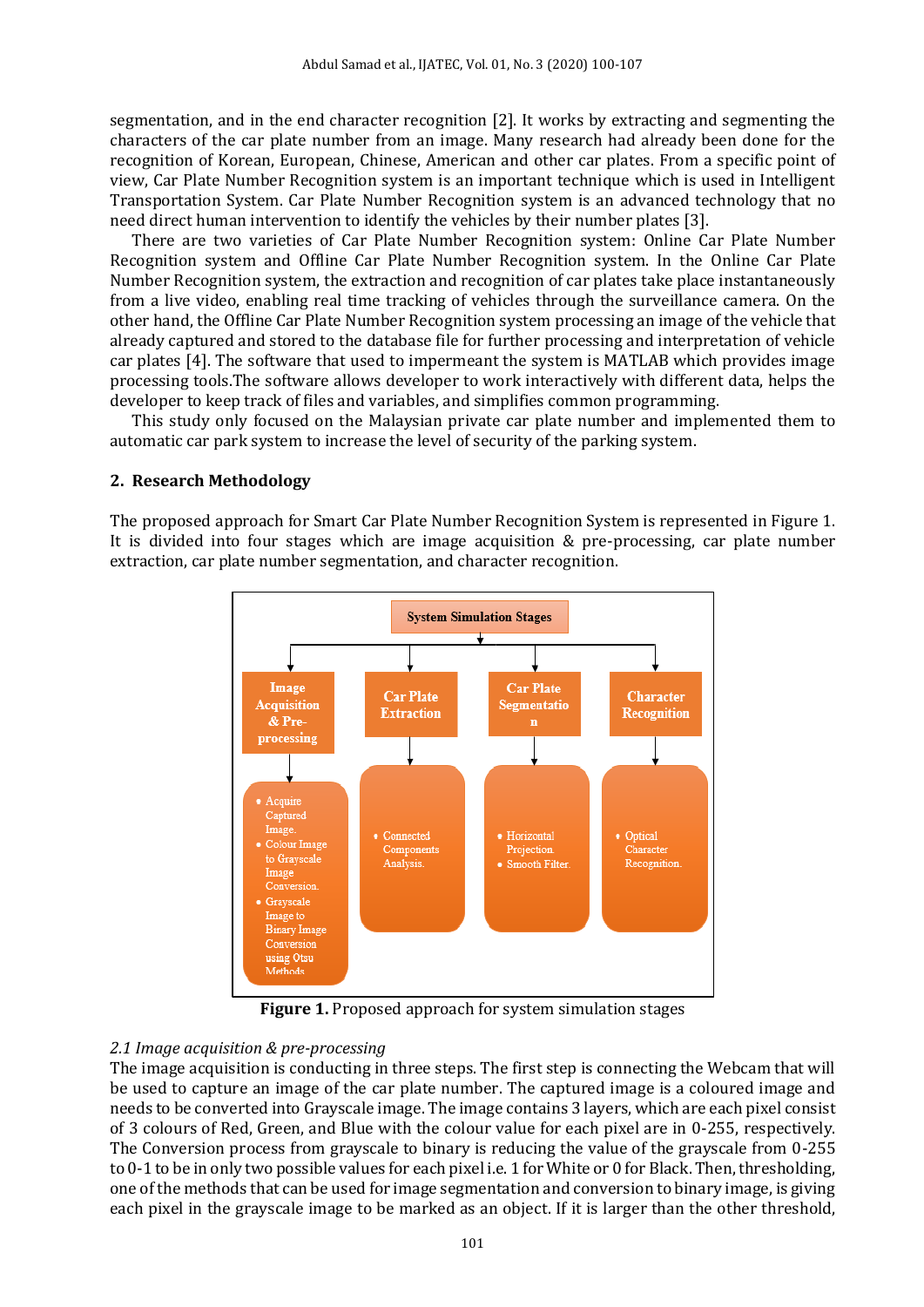the object will be assumed to be stronger than the background pixels. The object will be assigned as white pixel and the background will be assigned as black pixel in the binary image. Next process, Histogram, is generating total number of pixels from grayscale image. The Otsu method formulas are implementing to find the different between the foreground variance and the background variance of the grayscale image.

#### *2.2 Plate extraction*

Malaysian's private cars have a plate number that is black background and white characters. In this stage, an algorithm called Connected Components Analysis is used to extract the characters of the car plate from the binary image. The reason for extracting the characters rather than the car plate is that after converting the grayscale image to binary image the characters will appear as an object and the background of the car plate number will appear as a black pixel. Moreover, the Connected Components Analysis method is used to extract the white objects from the binary image. This method will be used to extract the characters from the binary image. The following table shows the total number of connected white pixels for each character at the nearest and the furthest point to the camera of this project.

| <b>Car Plate</b><br><b>Number</b> | <b>Characters</b> | <b>Table 1.</b> Connected white pixels for each character<br><b>Number of Connected</b><br><b>White Pixels at The</b><br><b>Nearest Position</b> | <b>Number of Connected</b><br><b>White Pixels at The</b><br><b>Furthest Position</b> |
|-----------------------------------|-------------------|--------------------------------------------------------------------------------------------------------------------------------------------------|--------------------------------------------------------------------------------------|
|                                   | S                 | 9391                                                                                                                                             | 2538                                                                                 |
|                                   | D                 | 10086                                                                                                                                            | 2807                                                                                 |
|                                   |                   | 14192                                                                                                                                            | 3994                                                                                 |
| <b>SDM 379</b>                    |                   | 8520                                                                                                                                             | 2382                                                                                 |
|                                   |                   | 6553                                                                                                                                             | 1816                                                                                 |
|                                   |                   | 10001                                                                                                                                            | 2739                                                                                 |
|                                   |                   | 12679                                                                                                                                            | 3653                                                                                 |
|                                   |                   | 6797                                                                                                                                             | 1960                                                                                 |
| <b>WYH 4366</b>                   |                   | 9110                                                                                                                                             | 2732                                                                                 |
|                                   |                   | 8165                                                                                                                                             | 2455                                                                                 |
|                                   |                   | 8000                                                                                                                                             | 2329                                                                                 |
|                                   | 6                 | 9384                                                                                                                                             | 2707                                                                                 |
|                                   |                   | 7146                                                                                                                                             | 1809                                                                                 |
|                                   | Į                 | 12987                                                                                                                                            | 3261                                                                                 |
|                                   |                   | 11957                                                                                                                                            | 2979                                                                                 |
|                                   |                   | 10195                                                                                                                                            | 2689                                                                                 |
|                                   |                   | 8820                                                                                                                                             | 2315                                                                                 |
|                                   |                   | 10410                                                                                                                                            | 2710                                                                                 |

**Table 1**. Connected white pixels for each character

#### *2.3 Plate segmentation/ character segmentation*

The binary image still contains some undesirable objects, after extracting process. It still consists of noise, unwanted objects, next to the characters. The objects have the same number of white pixels as the extracted characters, which means the numbers are between 14192 and 1816 and some noises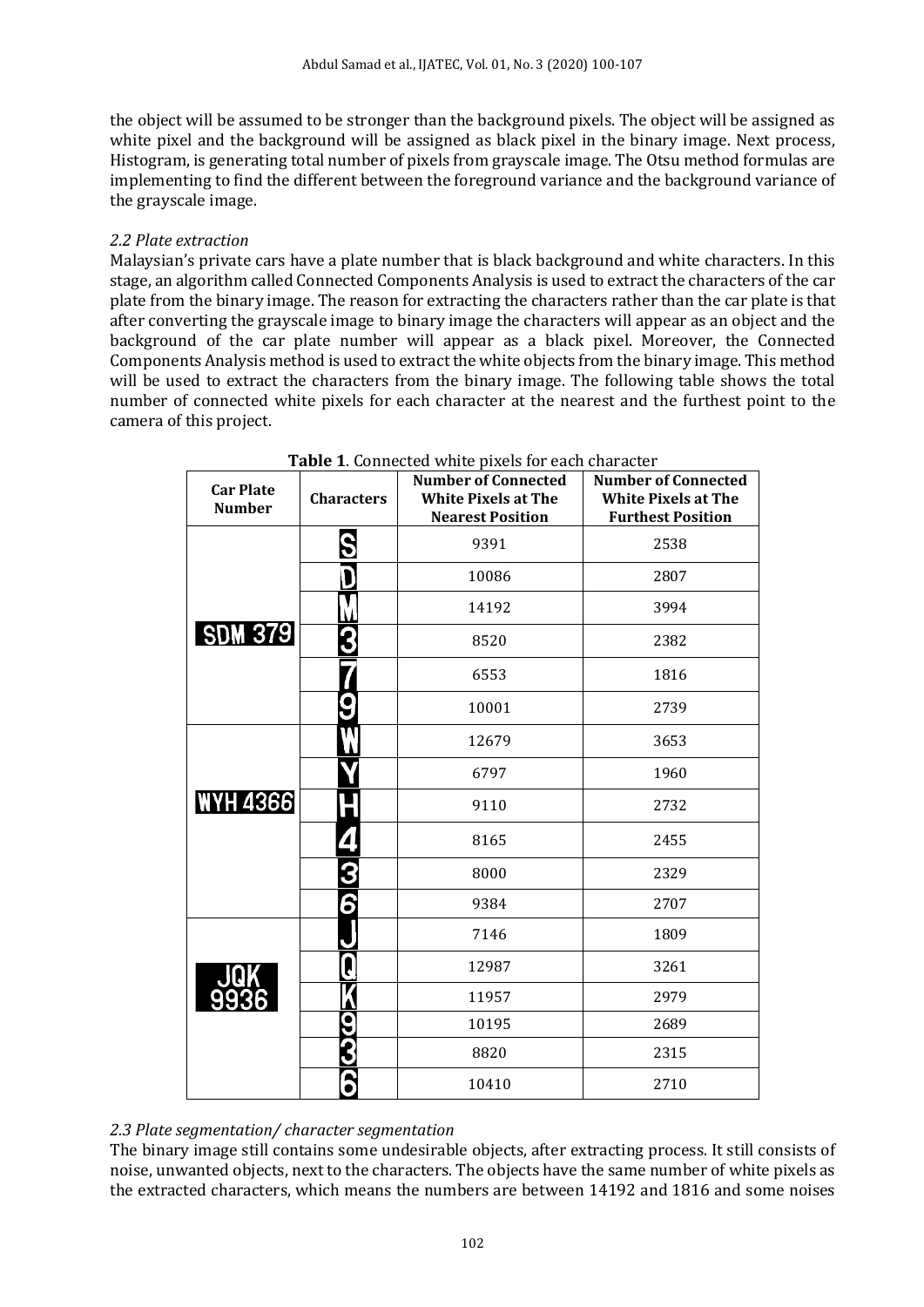are still between that range. The characters will be segmented and the undesirable objects will be removed as much as possible. An algorithm called Projection is used to detect/segment the car plate number and its characters. Furthermore, the algorithm can be used horizontally and vertically to segment the car plate number. Horizontal and Vertical Projection is a method that scans the binary image and finds the sum of the white pixels in Y-axis (Horizontal) or X-axis (Vertical) and plot it to a graph. In this project, Horizontal Projection will be used to detect and segment the characters of the plate number.

#### *2.4 Character recognition*

Character Recognition is the last stage of Smart Car Plate Number Recognition System, where the segmented image will be used for character recognition. A method called Optical Character Recognition will be used in this step to recognize the characters. This algorithm uses the same techniques as Template Matching. The Template Matching means use the image of the characters in the database to match it with the segmented characters from the binary image, and the segmented characters must be in the same resolution as the characters in the database. Optical Character Recognition (OCR) has advantages over the Template Matching, where it does not need the characters to be segmented from the binary image and the resolution of the segmented characters will not affect the character recognition. Furthermore, the OCR can recognize the Punctuation from the image.

## **3. Results and Discussions**

#### *3.1 Hardware*

The hardware prototype shown in Figure 2 is made of wood and coated with black tape to match the background of Malaysia's car plate number. The measurements of the hardware were assumed for several reasons: to place the camera of the system in a position that is higher than the car plate number to prevent light reflection which may cause character recognition failure, to let the car plate number stands in a straight position, to allow the car plate number changing its position to be more realistic to the parking gate system. A slider had been made to allow the camera of Smart Car Plate Number Recognition System capturing an image of the car plate number from various distance.



**Figure 2**. System hardware

## *3.2 Software and algorithm*

## *a. Image Acquisition & Pre-processing*

The captured image contains 3 layers with the colour value for each pixel are 0-255 Red, 0-255 Green, 0-255 Blue. The Conversion from grayscale to binary is conducted to reduce the value of the grayscale from 0-255 to 0-1 based on the histogram of the grayscale image and the binary image which result only two possible values for each pixel 1 (White) or 0 (Black).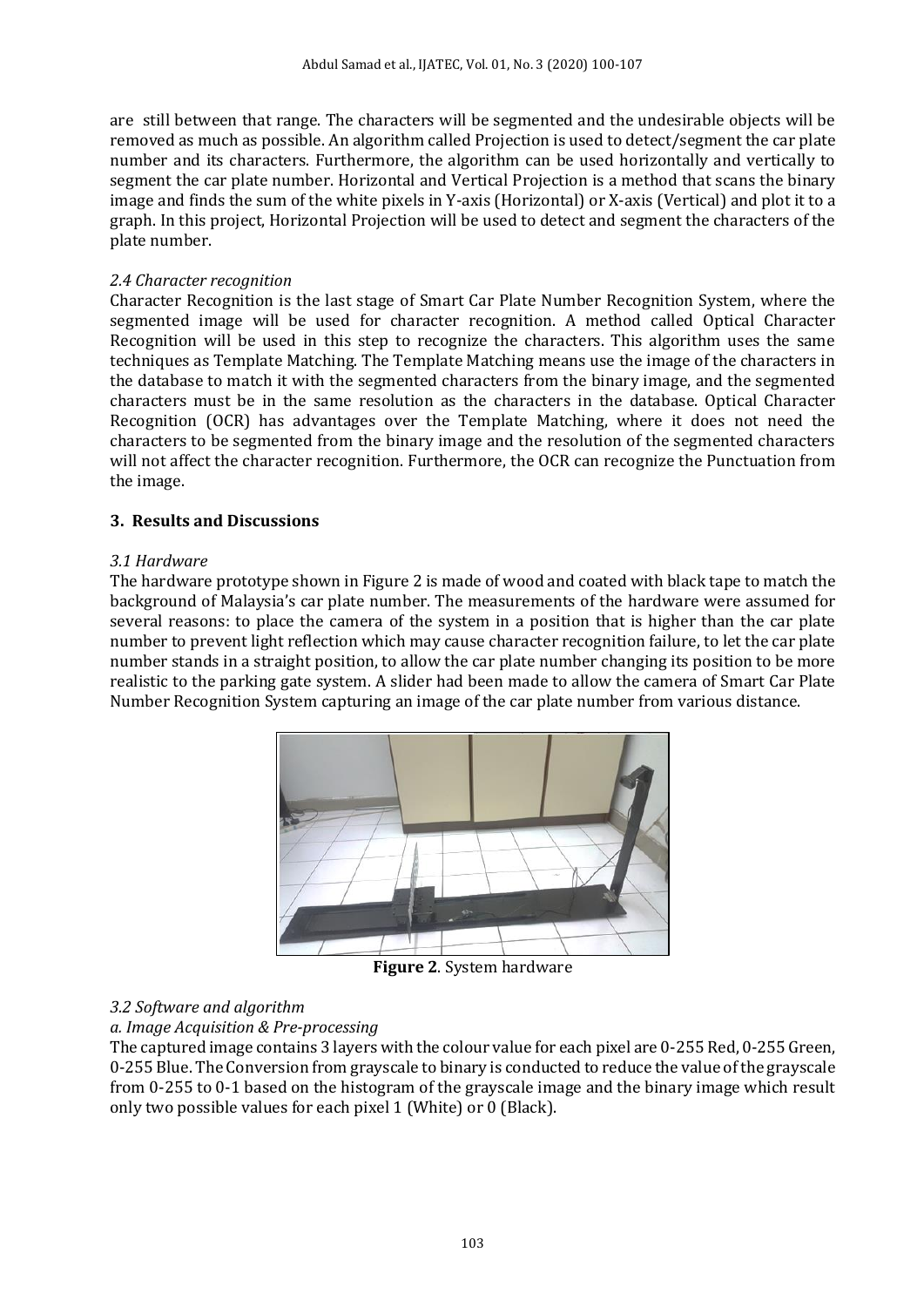

**Figure 3**. Colour to grayscale to binary

# *b. Plate extraction*

Connected Components Analysis method is used to extract the characters of the car plate number from the binary image. It will remove the connected white pixels that have fewer than 16000 pixels from the binary image. The number 14192 was selected from the table in the previous chapter. The table shows that 14192 is the maximum connected white pixels in the nearest position, and the assumption of the filter is based on the number as shown in Figure 4, the binary image after applying the filter 1.



**Figure 4**. Plate extraction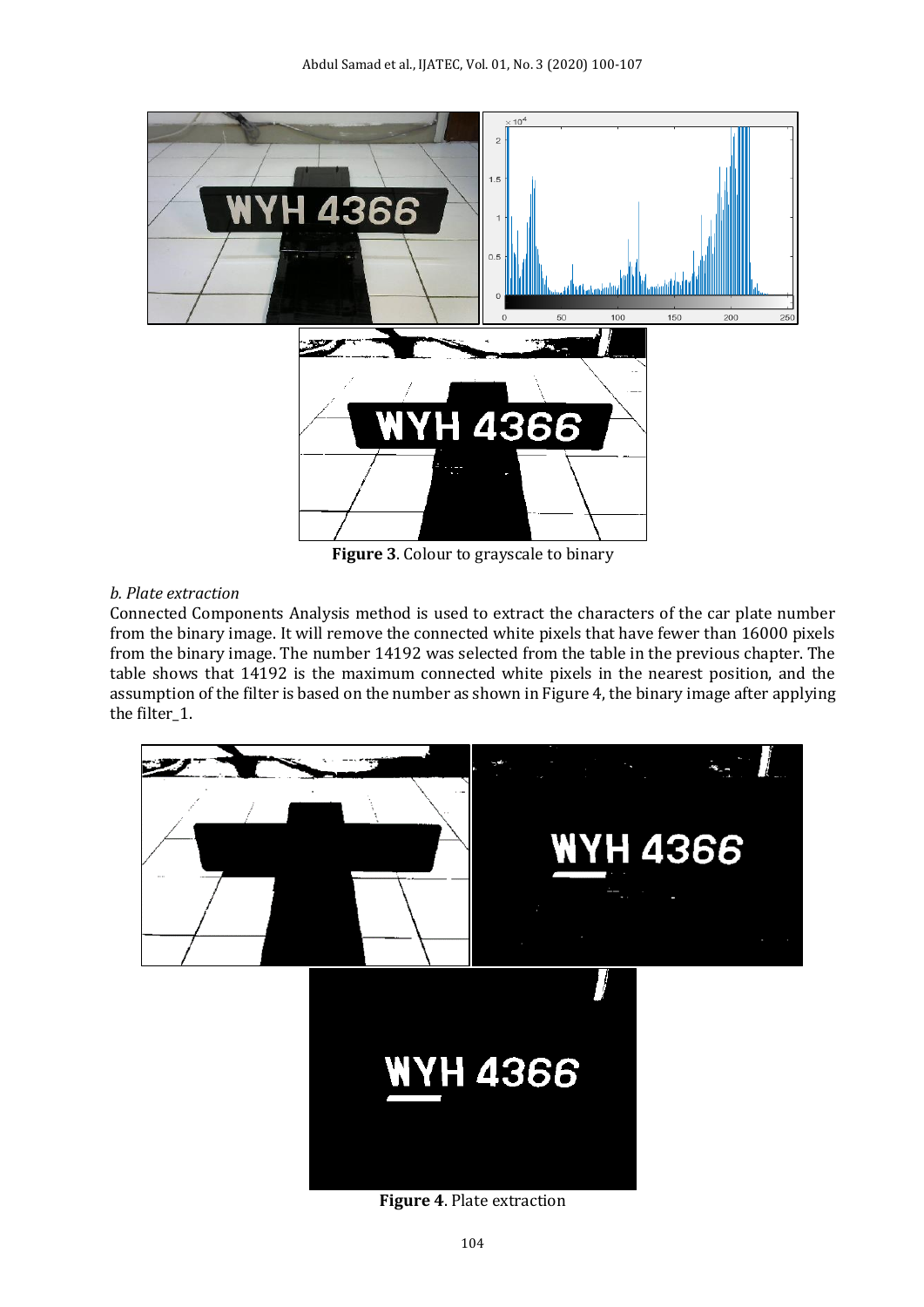#### *c. Plate and character segmentation*

The characters of the plate number are segmented from the binary image using Horizontal Projection method. It scans the binary image horizontally and counts the number of white pixels in each row. The methods, herewith, are segmented the characters of the plate number and smooth the represented data of the horizontal projection. The characters of the plate number is segmented from the binary image by taking the maximum value from the graph and multiply it by 0.5. In this paper, the maximum value is 348.13 and the average is 174.06.

#### *d. Character recognition*

In this stage, the segmented characters can be recognized by OCR function in MATLAB. OCR is a tool in MATLAB that have the ability to recognize characters from an image. Furthermore, the database of the OCR contains a trained data of characters and numbers. In this project, OCR function is used in this project to recognize characters and numbers only. OCR takes the objects individually from the binary image, where every object is compared with objects in database of the OCR. After comparing the object with all objects in the database, and the maximum match is selected. Character confident is used in this stage to ignore the objects that matches the database with less than 60%, where the objects that matches the character or the number with more than 60% will be selected.



**Figure 5.** Plate segmentation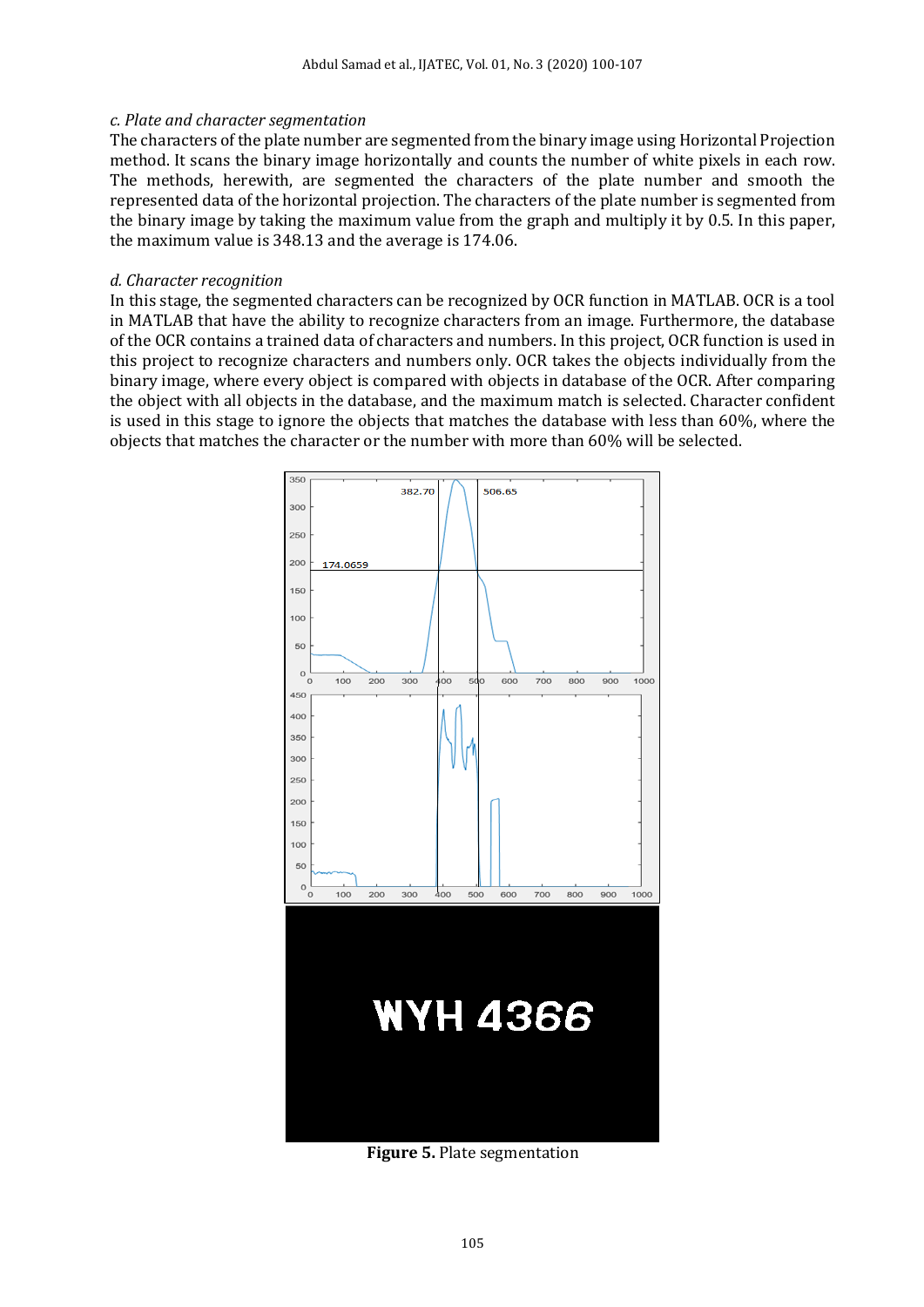

**Figure 6**. Character recognition

# *3.3 Graphical User interface (GUI)*

The GUI shown in Figure 7, is designed as a friendly user interface to recognize the plate number and apply the ticket barcode for each car who are entering the parking lots. The things will be visible in the GUI. The webcam captured images of the plate numbers are also shown in the GUI. Four (4) pushbuttons are created in GUI as a start previewing the live video from the webcam, a stop previewing the live video from the webcam, a command to capture image of the car plate number from the live video, as a command to capture an image of the car plate number from the live video and recognizing the characters, as a function after entering the barcode to confirm that it pairs for the plate number who entering the gate. The characters of the car plate number and the barcode will be compared with the database of the cars that entered the parking lots.



**Figure 7**. System GUI

|  |  | Table 2. System efficiency |  |
|--|--|----------------------------|--|
|  |  |                            |  |

| <b>Car Plate Number</b>   | <b>Efficiency</b> | <b>Tested Times</b> | Correct | Error |  |  |  |
|---------------------------|-------------------|---------------------|---------|-------|--|--|--|
| <b>3791</b><br><b>SDM</b> | 90%               | 20                  | 18      |       |  |  |  |
| <b>WYH 4366</b>           | 95%               | 20                  | 19      |       |  |  |  |
|                           | 80%               | 20                  | 16      |       |  |  |  |

## *3.4 Performance accuracy of the system*

The accuracy results of comparison between the plate number images and bar codes have been tested. An image of the car plate number was captured multiple times from different angles and distances. Table 2 shows the accuracy and the efficiency of the system.